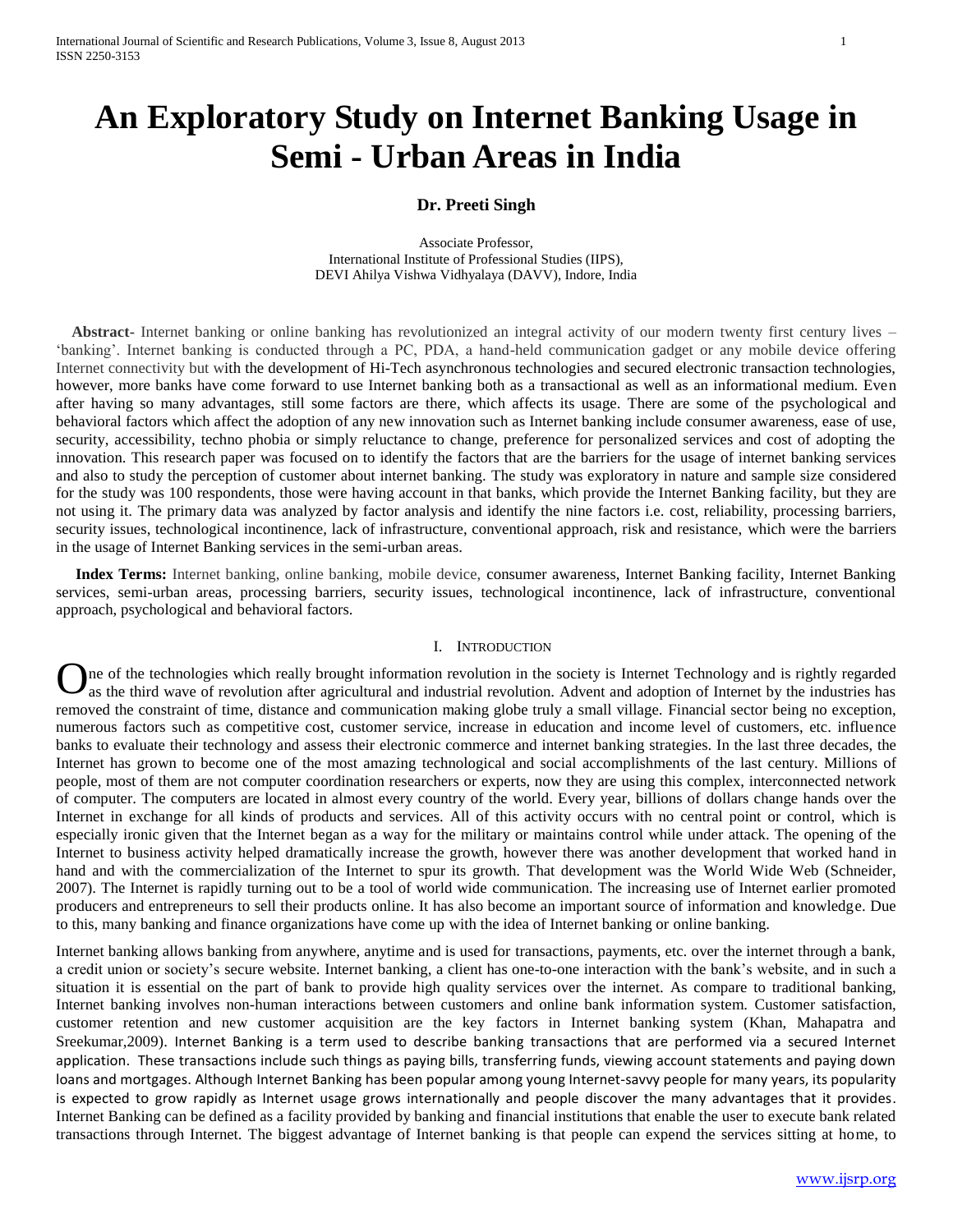International Journal of Scientific and Research Publications, Volume 3, Issue 8, August 2013 2 ISSN 2250-3153

transact business. Due to which, the account holder does not have to personally visit the bank. With the help of Internet banking many transactions can be executed by the account holder. When small transactions like balance inquiry, record of recent transaction, etc. are to be processed, the Internet banking facility proves to be very handy. The concept of Internet banking has thus become a revolution in the field of banking and finance. (Scholasticus) .In India all the large banks has introduced Internet banking services, but adaption of this service is less because access to the Internet was limited, high-speed Internet connection were rare and e-business applications were clunky. Customer has discovered that they are able to pay bills, transfer funds and check transactions 24 hours a day from the comfort of their homes. Many banks provided financial incentives to encourage clients to adopt self-service banking channels over "at the teller" full service banking. In addition to Internet Banking, this included the use of Automated Teller Machines (ATM) and Interactive Voice Recognition (IVR) telephone banking services. From the perspective of banking products and services being offered through Internet, Internet banking is nothing more than traditional banking services delivered through an electronic communication backbone, viz, Internet. But, in the process it has thrown open issues which have ramifications beyond what a new delivery channel would normally envisage and, hence, has compelled regulators world over to take note of this emerging channel. Some of the distinctive features of internet banking are: it removes the traditional geographical barriers as it could reach out to customers of different countries / legal jurisdiction, it has added a new dimension to different kinds of risks traditionally associated with banking, heightening some of them and throwing new risk control challenges, and security of banking transactions, validity of electronic contract, customers' privacy etc., which have all along been concerns of both bankers and supervisors have assumed different dimensions given that Internet is a public domain, not subject to control by any single authority or group of users.

#### II. LITERATURE REVIEW

Almost everyone who you come across these days seems to be using Internet banking and the traditional customer bank manager relationship has been replaced by a password. Internet banking is not only convenient for customers, it also negates the need for keeping some bank branches open for 24 hours a day to provide unparalleled customer service. In addition to that providing the Internet banking option for a bank may require some amount of initial investment, but the costs can be covered soon due to the speed with which customers can be handled and the cut backs on overtime and establishment costs. Internet banking also reduces the amount of administrative work that is otherwise required to manage a bank branch. Based on the large number of people who are turning towards Internet banking, future plans of opening branches across cities can be curbed to some extent, making large investments unnecessary. In fact, today everything is possible on Internet banking starting from request of a new check book, statement downloads, transfer of monies, e-payments and more. Added to that is the freedom from travelling all the way to the branch and avoiding the traffic are reason enough for the customer to choose Internet banking over traditional banking options. The i-banking, now is more of a norm rather than an exception in many developed countries due to the fact that it is the cheapest way of providing banking services (Arunachalam and Sivasubramanian, 2007). Internet banking is a new delivery channel for banks in India. The ibanking channel is both an informative and a transactional medium. However, i-banking has not been popularly adopted in India as expected (Ravi et al., 2007).

The findings of this study shown that the level and nature of customer participation had the greatest impact on the quality of the service experience and issues such as customers' zone of tolerance, the degree of role understanding by customers and emotional response potentially determined, expected and perceived service quality (Broderick and Achirapornpuk,2002). This study suggested that consumer perceptions of transaction security, transaction accuracy, user friendliness and network speed are the critical factors for success in Internet banking ( Liao and Cheung,2003).

#### III. RESEARCH OBJECTIVE

- To explore the factors impeding the usage of Internet Banking in semi urban area.
- To study the importance of Internet Banking in Indian scenario.

## IV. RESEARCH METHODOLOGY

*The Study*: The study was exploratory in nature to identify the factors that are the barriers for the usage of Internet banking in the semi-urban areas.

**The Sample**: For the study sample size was 100 respondents and resident of 17 semi urban areas of Madhya Pradesh and out of these 20 responses were rejected due provided incomplete information. The respondents considered for the study were those are having their account in bank which providing Internet banking facility, but they were not user of it. The respondent profile was as 60 male and 20 female. The study was conducted during the period of January to May, 2011.

*Tools for Data Collection*: The study was based on the primary data. To collect primary data a self-designed structured tool at five point Likert's scale (in which '1' stood for strongly agree and '5' for strongly disagree. was developed with 32 items related to barriers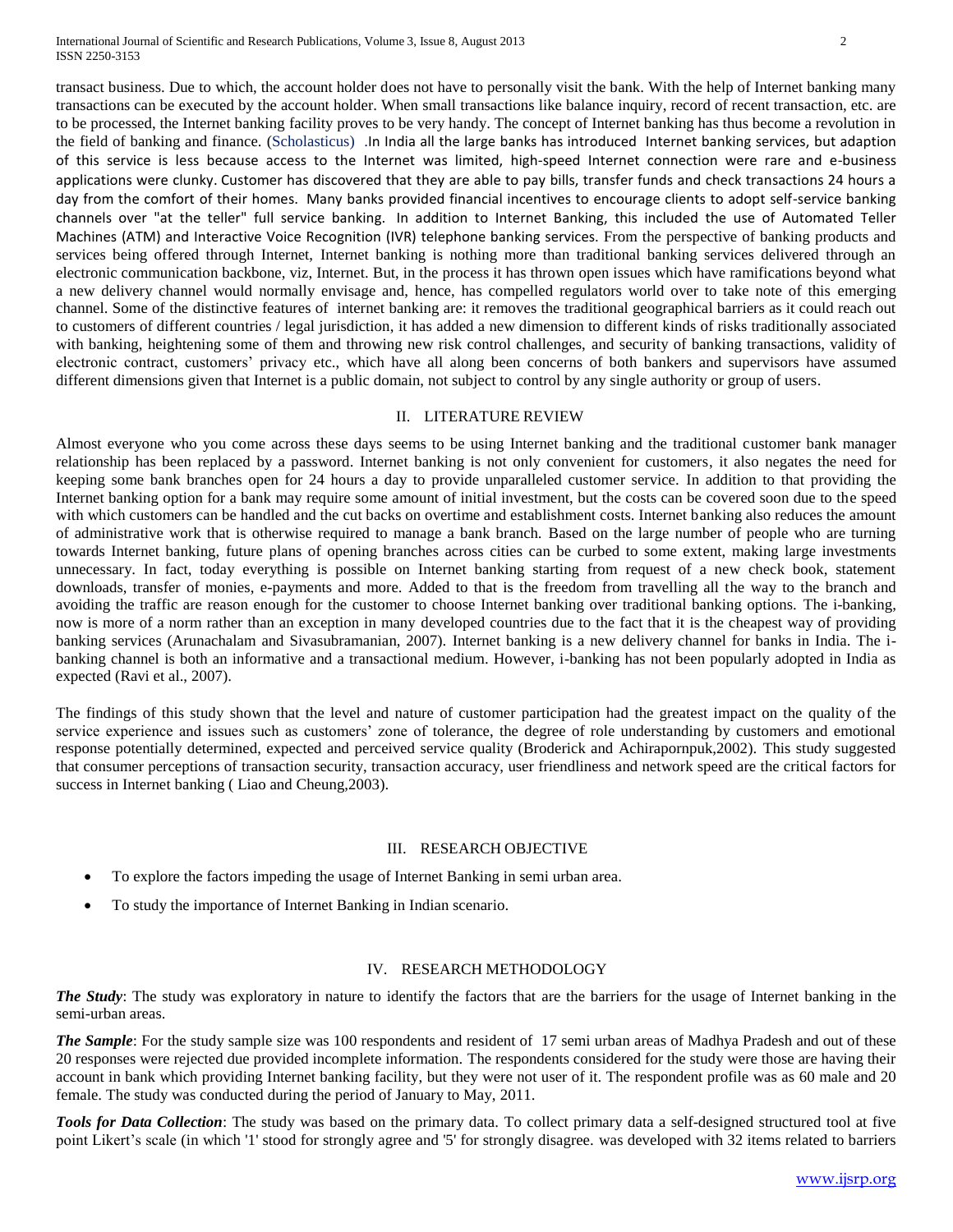International Journal of Scientific and Research Publications, Volume 3, Issue 8, August 2013 3 ISSN 2250-3153

in usage of Internet banking in semi-urban areas. At five percent level of significance total 31 significant items were identified for the study.

*Tools for Data Analysis*: The collected data was analyzed in two steps i.e., in first step collected data was tabulated and in second step factor analysis was employed.

## V. RESULTS AND DISCUSSION

As the result of factor analyses following nine factors were emerged as the barriers in the usage of Internet Banking services in semi urban area (Table 1).

| <b>Factor</b> | Name of the Factor          | <b>Factor Load</b> |
|---------------|-----------------------------|--------------------|
| Factor 1      | Cost                        | 3.255              |
| Factor 2      | Reliability                 | 2.462              |
| Factor 3      | Processing Barriers         | 1.982              |
| Factor 4      | <b>Security Issues</b>      | 2.563              |
| Factor 5      | Technological Inconvenience | 3.000              |
| Factor 6      | Lack of Infrastructure      | 1.588              |
| Factor 7      | Conventional Approach       | 2.185              |
| Factor 8      | <b>Risk</b>                 | 0.77               |
| Factor 9      | Resistance                  | 0.617              |

# **Table 1: Identified factors for barriers in usage of Internet Banking**

*Factor 1: Cost* **–** This factor emerged out with maximum factor load of 3.255. It was comprised of five items related barriers in usage of Internet banking in semi-urban areas with the load of i.e. addition cost (0.849), no personal need (0.783), billing cost (0.643), hidden cost(0.537) and not convenient(0.443). In this factor item load shows that customer having the fear towards cost related and due to this they were not using the Internet banking services in semi-urban areas.

*Factor 2: Reliability –* This factor had 2.462 factor load. This factor was constituted of four items with the specific loads i.e. trust on transaction with bank authentication (0.736), no one will take responsibility of loss (0.621), believe in presence of human being as compared to machine (0.575) and does not provide physical evidence (0.530). In this factor customer preferred traditional banking approach due to provides physical authentication and evidence, having perception that in case of any loss of money no one is responsible and preferred to human being presence as compared to machine.

*Factor 3: Processing Barriers -* This factor had 1.982 factor load. It was comprised of three items with there load i.e. difficult to retain username and password (0.843), believe in traditional banking (0.596) and influenced by peer group suggestion to no use of Internet banking (0.543). This factor identified the perception of customers in semi-urban areas were not able to retain username and password or any other information related to Internet Banking and believe only on traditional approach and relay on peer group suggestions to not usage of Internet banking

*Factor 4: Security Issues -* This factor comprised of four items with the factor load of 2.563. In this factor items considered by the customer for barriers of usage of Internet banking in their areas were loss of money due to by mistake select incorrect option(0.820), money will be lost if website is crashed (0.809), virus can affect account information (0.480) and someone can access account information (0.454).

*Factor 5: Technological Inconvenience -* This factor emerged out with factor load of 3.000. It was comprised of four items with the item load i.e. bank website is very complex (0.823), bank server are always down (0.760), bank does not provide any training session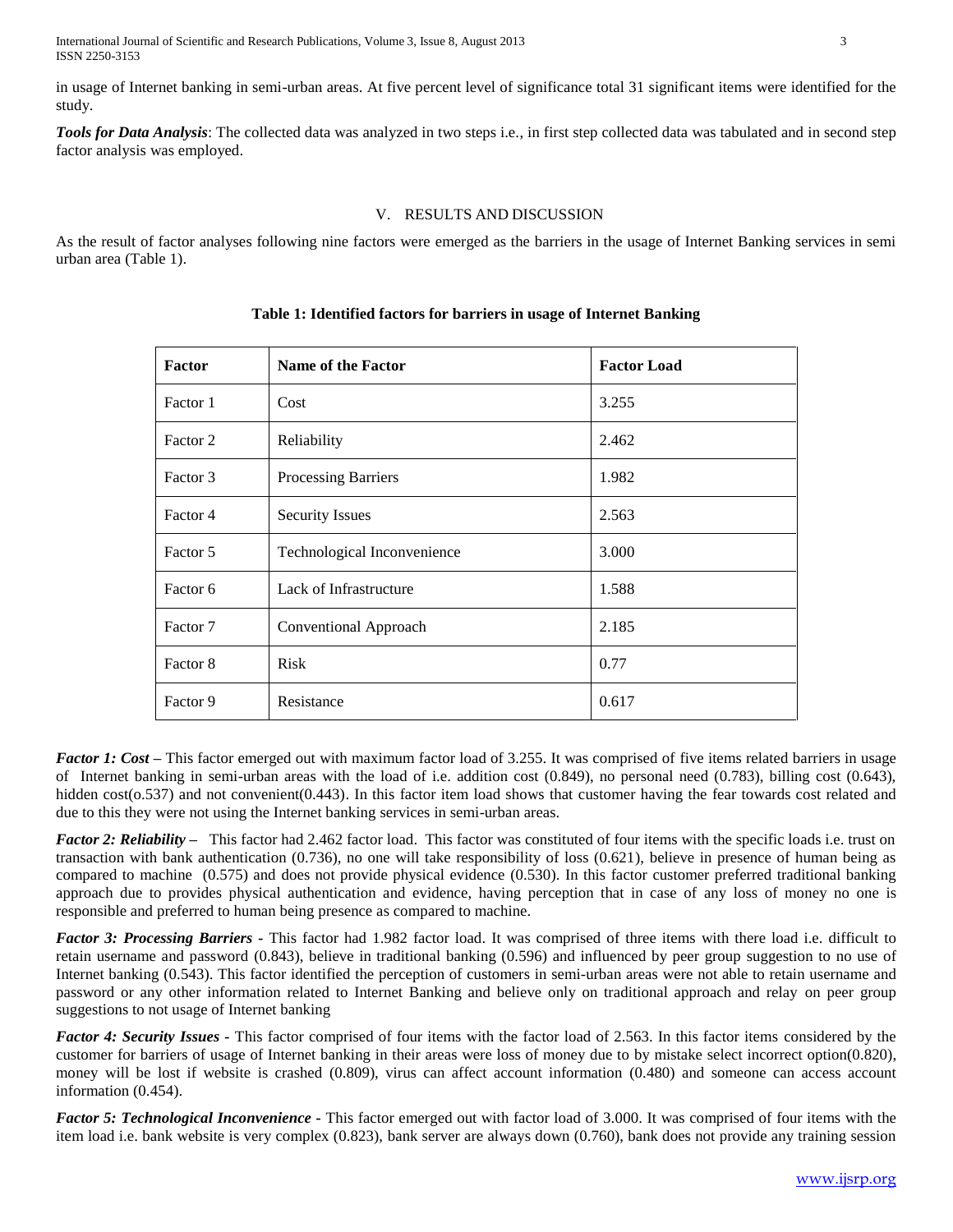(0.712), virus can affect account information (0.705). This factor indicated that customer were having technological inconveniences for the use of internet banking to access of the website for a particular bank is difficult and not provided any training session to learn the use of internet banking.

*Factor 6: Lack of Infrastructure -* This factor comprised of two items with the factor load of 1.588. In this factor items considered by the customer for not usage of the Internet banking in there areas were i.e. frequently electricity shutdown (0.839) and due to conventional option available they don't need of this facility in their area (0.749). This factor indicated that the major problem in semi-urban areas were irregular supply of electricity and because of that customer having fear in their mind to face problems for any transaction and due to conventional bank option is available so they don't feel the need of Internet banking services

 *Factor 7 : Conventional Approach* **–** This factor emerged out with factor load of 2.185. It was comprised of three items impeding the usage of Internet banking in semi-urban areas with the load i.e. peer group does not use Internet banking (0.806), there is no direct interaction with bank employee at the time problem face (0.694) and enjoy traditional banking to help develop personal networking (0.685). In this factor item load shows that customer having the fear towards cost related and due to this they were not using the Internet banking services in semi-urban areas. In semi-urban areas customer's perception toward barriers in usage of Internet banking was due to most of the peer group members also not use this facility, and they feel that during the transaction if they face any problem, in this situation at that time availability of responsible employee is must to solve their problems or can guide to them.

*Factor 8: Risk -* This factor had 0.77. It was comprised of three items with there load i.e. bad past experience (0.797), bank employee can misuse account information (0.526) and bank not provide guarantee for security (0.499). In semi-urban areas customer has mind set based on to bad past experiences shares by other users. And also have a risk factor for misuse of their account information by bank employee and no guarantee provided by the bank for any security issues.

*Factor* 9: Resistance - This factor emerged out with factor load of 0.617. It was comprised of three items with the item load i.e. don't want to use anyway (0.661), time consuming process (0.586) and they think internet banking is only for urban people (0.542). This factor indicated that customer's of semi-urban areas were having resistance towards usage of Internet banking, anyway they don't want to use it or not ready to accept the changes and feel that technological facilities are useful only for urban customer . And have perception of time consuming process as compared to conventional process.

#### VI. CONCLUSION

Internet banking can be considered a remarkable development in the banking sector. The ability to carry out banking transactions through the Internet has empowered customers to execute their financial transactions within the comfort of their homes. Internet banking provides benefits both bankers and customers alike. For the bankers this system is cost-effective, as it has considerably reduced the administrative costs and paperwork related to the transactions. Besides, banks can also cater to the needs of thousands of customers at the same time.Conventional banking has always been slow and time consuming. But, Internet banking has tremendously reduced the time required to process banking transactions, thereby making banking faster and convenient. With many other advantages the greatest advantage of Internet banking lies in the fact that customers are no longer required to wait in those long and wearisome queues of the banks to request a financial transaction or statement. With the help of Internet banking, customer can access any information regarding their account and transactions, any time of the day. Therefore, customer can regularly monitor their account as well as keep track of financial transactions, which can be of immense help in detecting any fraudulent transaction. In addition to this, fund transfers, both national and international, have also become faster and convenient. There are lots of advantages of Internet Banking services like; time saving, minimum efforts, cost saving, easiness and many more. But, most of the people in India especially in the rural and semi-urban areas are not using these services. This study was focused on to semi-urban areas customer's perception towards impeding the usage of Internet banking and in this study identified nine factors i.e. cost, reliability, processing barriers, security issues, technological incontinence, lack of infrastructure, conventional approach, risk and resistance. To increase the use of Internet banking in semi-urban areas carrying out Internet banking properly, a basic knowledge of computers and the Internet is required, which limits the number of people willing to avail this facility as till date 60% of india population still stay in village where internet development is moving at very steady rate hence it is most important to develop Internet Banking services in remote areas of India. Many people, who are not comfortable with computers and the Internet, often find it difficult to use internet banking. Therefore, for beginners, Internet banking is really time consuming process. In addition to this, people also find a difficulty in trusting a completely mechanized system like Internet Banking, in case of financial matters. In many instances, a simple mistake, like clicking a wrong button, may create a big problem. However, this uneasiness can be avoided by printing the transaction receipt and keeping it with oneself, until the bank statement is received. However, with the advances in technology, many banks have taken the adequate measures to ward off any problems related to the security of internet banking and providing easy way to access it.

#### **REFERENCES**

- 1. Arunachalam, L. and Sivasubramanian, M. (2007).The Future of Internet Banking in India. *Academic Open Internet Journal,* 20.( Available online at: www.acadjournal.com)
- *2.* Broderick , Anne J., and Vachirapornpuk, Supattra (2002).Service Quality in Internet banking: The Importance of Customer Role.Marketing Intelligence & Planning, 20(6), 327 – 335. **(h***[ttp://www.emeraldinsight.com/journals.htm?articleid=854600\)](http://www.emeraldinsight.com/journals.htm?articleid=854600).*